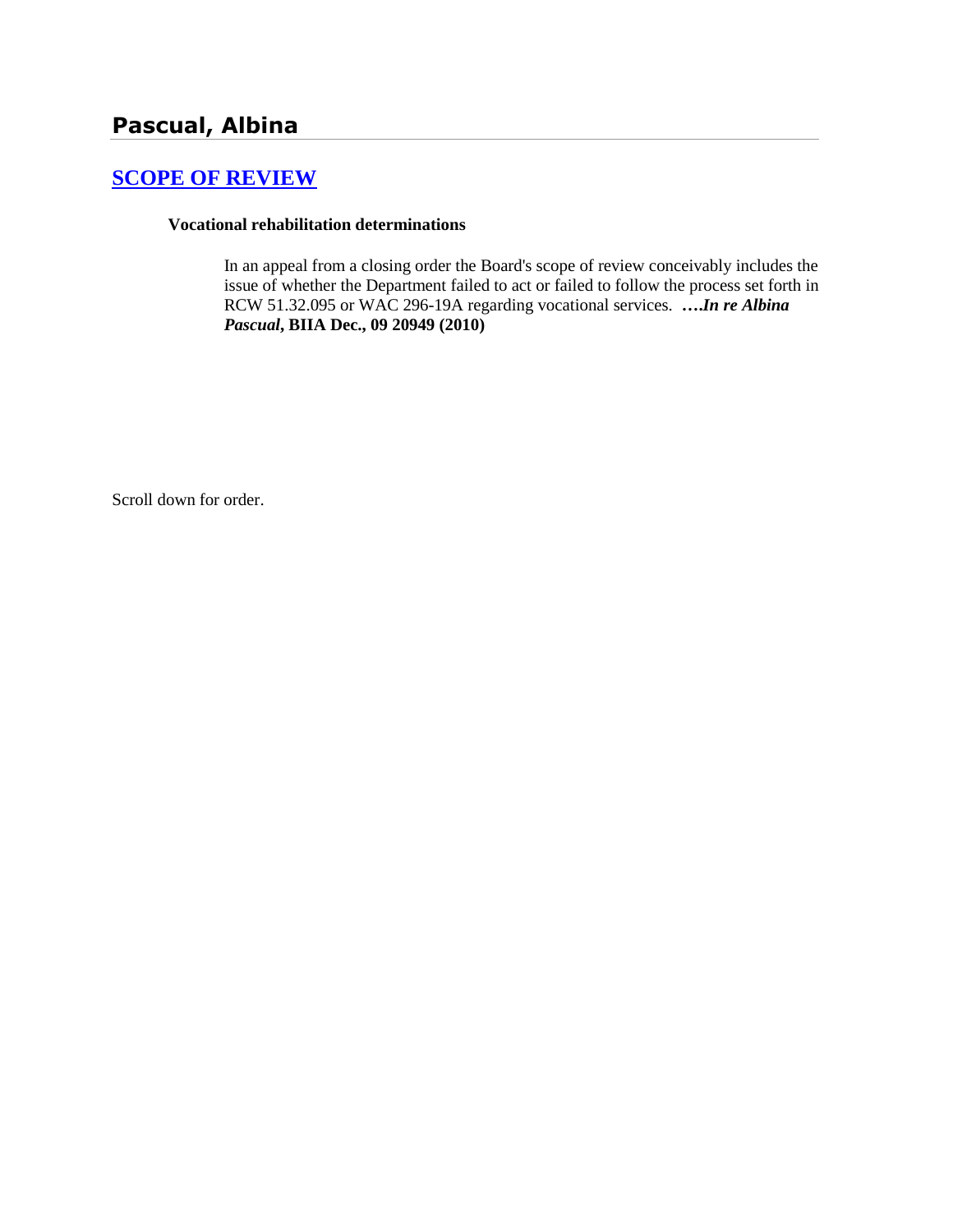## **BEFORE THE BOARD OF INDUSTRIAL INSURANCE APPEALS STATE OF WASHINGTON**

**)**

**) )**

**IN RE: ALBINA M. PASCUAL ) DOCKET NO. 09 20949**

**CLAIM NO. AF-16640 )**

#### **ORDER VACATING PROPOSED DECISION AND ORDER AND REMANDING THE APPEAL FOR FURTHER PROCEEDINGS**

APPEARANCES:

Claimant, Albina M. Pascual, Pro Se

Employer, Holiday Inn Express, by None

Department of Labor and Industries, by The Office of the Attorney General, per Dana E. Blackman, Assistant

The claimant, Albina M. Pascual, filed an appeal with the Board of Industrial Insurance Appeals on August 21, 2009, from an order of the Department of Labor and Industries dated July 27, 2009. In this order, the Department affirmed its June 3, 2009 order in which it ended time-loss compensation benefits as paid through May 12, 2009, and closed the claim effective June 3, 2009, with no further treatment and no permanent partial disability. The appeal is **REMANDED FOR FURTHER PROCEEDINGS**.

### **DECISION**

As provided by RCW 51.52.104 and RCW 51.52.106, this matter is before the Board for review and decision. The claimant filed a timely Petition for Review of a Proposed Decision and Order issued on May 13, 2010, in which the industrial appeals judge dismissed the appeal for failure to establish a prima facie case under RCW 51.52.050. The Department filed a response on June 30, 2010. The Board received a letter from the claimant's treating chiropractor, F. Douglas Wilson, D.C., on July 2, 2010.

At hearing, the claimant raised the issues of treatment and vocational services. The industrial appeals judge found she had not made a prima facie case regarding the former and determined the latter was not within the Board's jurisdiction in an appeal from a closing order. We agree with the resolution of the treatment issue. However, a remand is necessary to develop the record regarding whether any issues regarding vocational services are properly before the Board in this appeal.

1

2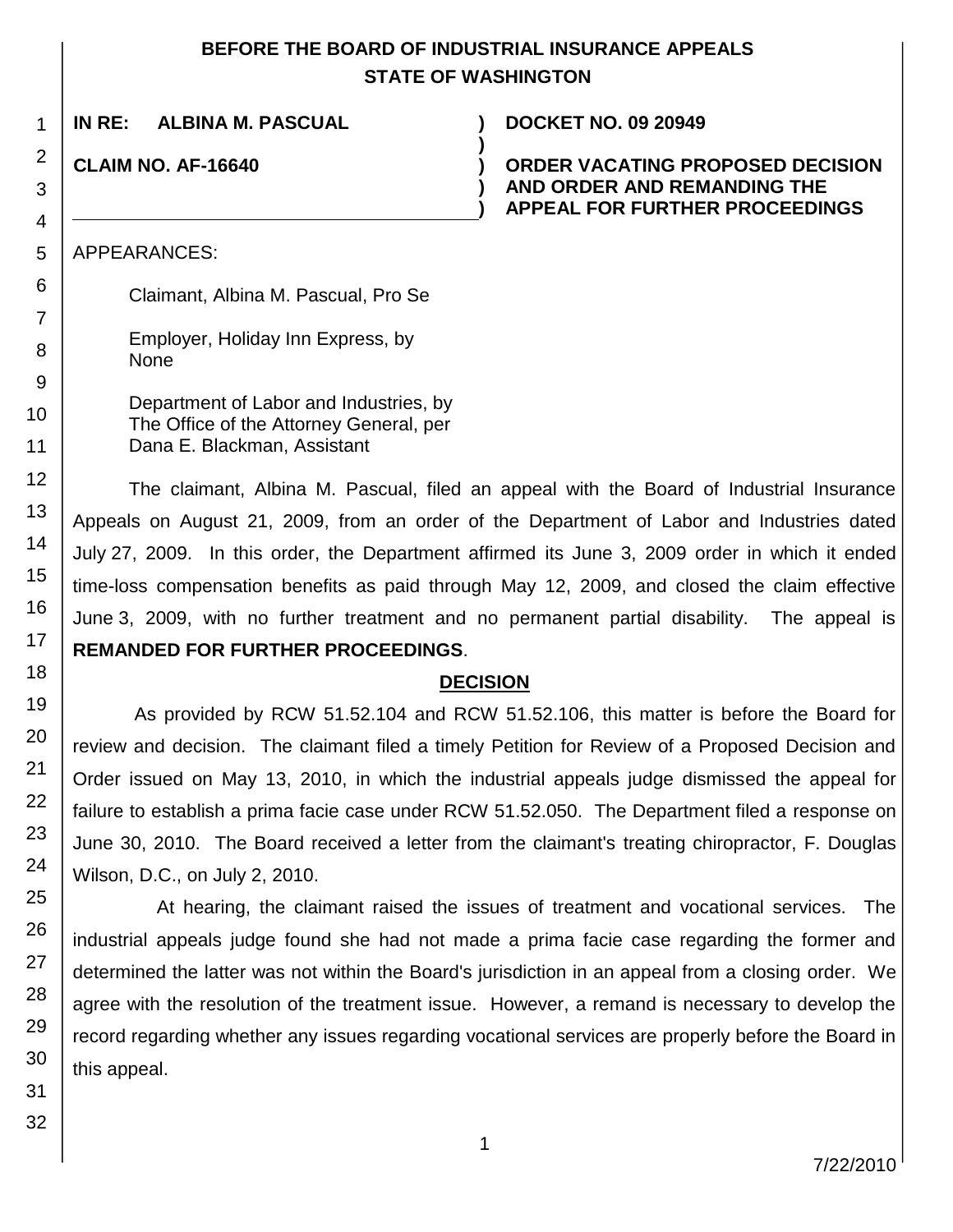1 2 3 4 5 The claimant presented the testimony of her treating chiropractor, F. Douglas Wilson, D.C. Dr. Wilson agreed he was only recommending palliative care. That does not meet the definition of proper and necessary treatment contained in WAC 296-20-01002. The industrial appeals judge therefore correctly concluded that Ms. Pascual had failed to make a prima facie case regarding entitlement to further treatment as of July 27, 2009.

6 7 8 9 10 11 12 13 14 15 16 17 18 The claimant has petitioned for review, attaching a March 3, 2010 letter from another chiropractor, Lucas Q. Homer, D.C. She contends she did not have time to present this second opinion and asks that we consider it. This appears to be the same letter Ms. Pascual brought to the hearing, although Dr. Homer's name was not mentioned at that time. The industrial appeals judge explained to Ms. Pascual that he could not review the document, unless the Assistant Attorney General was willing to stipulate to its admissibility, which she was not. Once it became clear the industrial appeals judge intended to dismiss her appeal for failure to make a prima facie case, Ms. Pascual indicated she would like to present the testimony of the doctor who prepared the letter. The industrial appeals judge explained that she had not confirmed that witness and disallowed the testimony. Even considering the letter as an offer of proof, it does nothing to help Ms. Pascual overcome the hurdle of making a prima facie case. Like Dr. Wilson, Dr. Homer is recommending maintenance care. Thus, there is no merit in the claimant's challenge to the Proposed Decision and Order with respect to the treatment issue.

19 20 21 22 23 24 25 On July 2, 2010, after we granted review, Dr. Wilson filed a letter dated June 25, 2010, arguing that the claimant's condition had worsened since claim closure, that she needs further treatment to decrease her pain and improve her function, and that she is physically unable to work at this time due to the March 5, 2008 injury. To the extent Dr. Wilson is contending that the claimant's condition has become aggravated within the meaning of RCW 51.32.160, the proper remedy would be to file an application to reopen with the Department. The issue is not before us in the current appeal.

26 27 28 29 30 31 32 Dr. Wilson's contention that Ms. Pascual is not able to work is related to one of the remedies the claimant is seeking in this appeal, vocational retraining. As a threshold matter, the Board cannot order the Department to provide vocational services. That determination is within the Department's sole discretion under RCW 51.32.095, and can only be reviewed for abuse of discretion by the Board. However, there is still the question of whether any aspect of the vocational issue that Ms. Pascual attempted to raise at hearing is within the scope of the Board's review in this appeal from the July 27, 2009 closing order.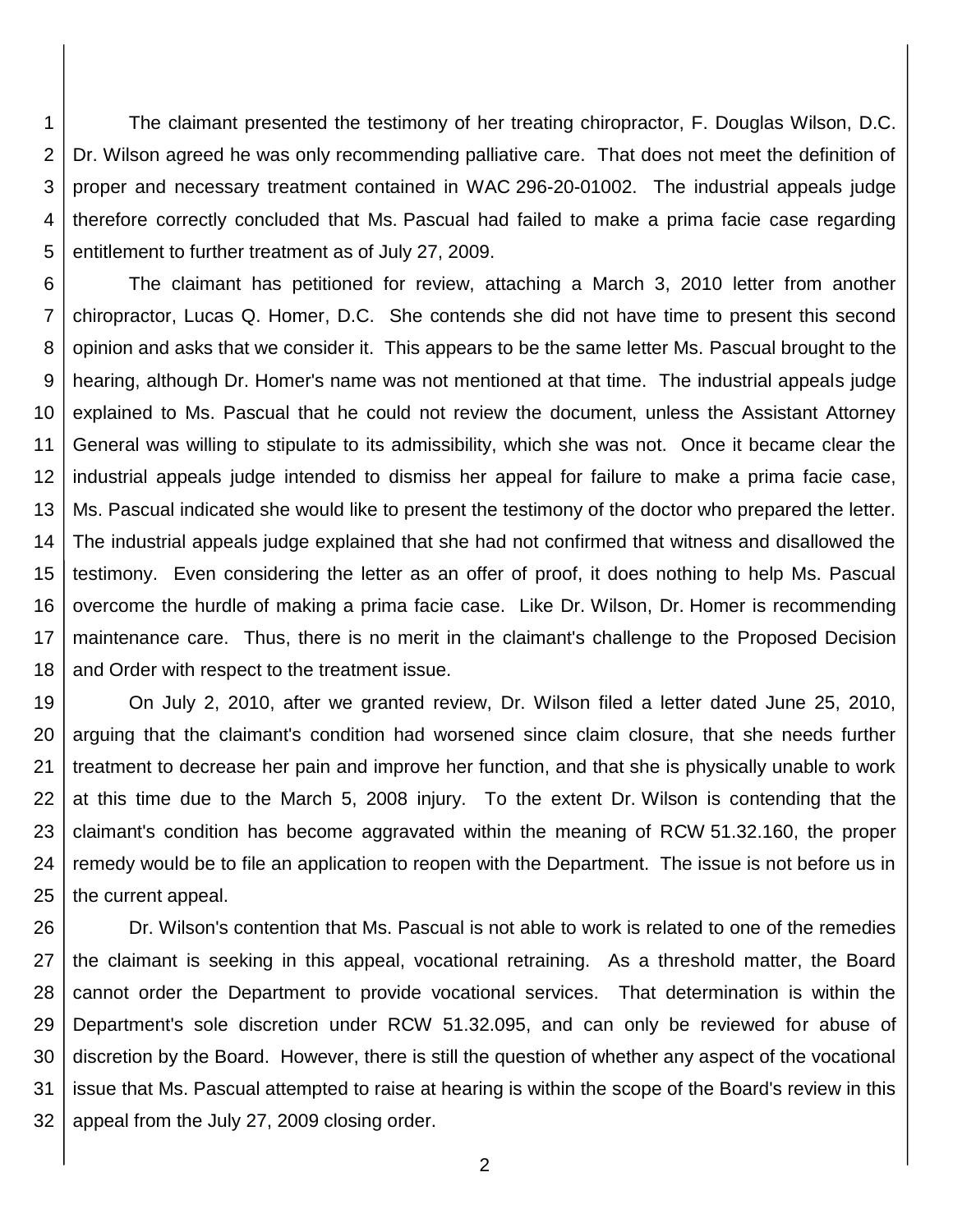1 2 3 4 5 6 7 8 The Notice of Appeal consists of three letters from Dr. Wilson, dated June 8, 2009, July 23, 2009, and August 18, 2009. In all three letters, he seeks to have the claim remain open so that the worker may receive vocational retraining. The first two letters were addressed to the Department, and Dr. Wilson also filed a separate appeal from the initial June 3, 2009 closing order, in Docket No. 09 15975. That appeal was denied because the Department held the order in abeyance. A court may take **judicial notice** of its own records in the same case. *Cloquet v. Department of Labor & Indus.,* 154 Wash. 363 (1929). Pursuant to ER 201, we take judicial notice of the fact that Dr. Wilson's June 8, 2009 letter served as the Notice of Appeal in Docket No. 09 15975.

9 10 11 12 13 14 15 Thus, the Department had ample notice from the outset that the claimant was seeking retraining and can be fairly assumed to have considered that issue when it held the June 3, 2009 closing order in abeyance, affirmed it on July 27, 2009, and chose not to reassume jurisdiction thereafter. Based on that rationale alone, Ms. Pascual at least should have been allowed to present her own testimony and that of Dr. Wilson to explain what vocational rehabilitation issue they were attempting to raise, for example, what they were complaining about in terms of Department action or inaction.

16 17 18 19 20 21 22 23 24 25 Initially, the claimant was advised that she would be able to raise her concerns. As a result of the December 21, 2009 pre-hearing conference, an Interlocutory Order Establishing Litigation Schedule was issued. Two issues were identified, treatment and "Whether the claimant is entitled to vocational re-training." Both the claimant and the Department identified Jennifer Bows, a vocational expert, as a witness at that time. On December 31, 2009, the industrial appeals judge sent Ms. Pascual a letter explaining the process and her burden of proof. With respect to vocational retraining, she was advised: "If you believe you were not employable due to your condition(s) related to the industrial injury or occupational disease, you must prove that the Director of the Department of Labor and Industries abused discretion regarding whether you were employable. Testimony of a vocational counselor, medical witness, or other expert may be helpful."

26 27 28 29 In her January 21, 2010 witness confirmation letter, Ms. Pascual confirmed that Dr. Wilson would testify and notified the industrial appeals judge that she would not be presenting Ms. Bows' testimony. In its January 27, 2010 witness confirmation letter, the Department confirmed that Dr. Joseph McFarland and Dr. Stephen A. Liston would testify.

30 31 32 At the beginning of the March 18, 2010 hearing, the industrial appeals judge noted the two issues listed in the Interlocutory Order Establishing Litigation Schedule and that Ms. Pascual had decided not to call a vocational expert. He asked if she was still seeking vocational retraining and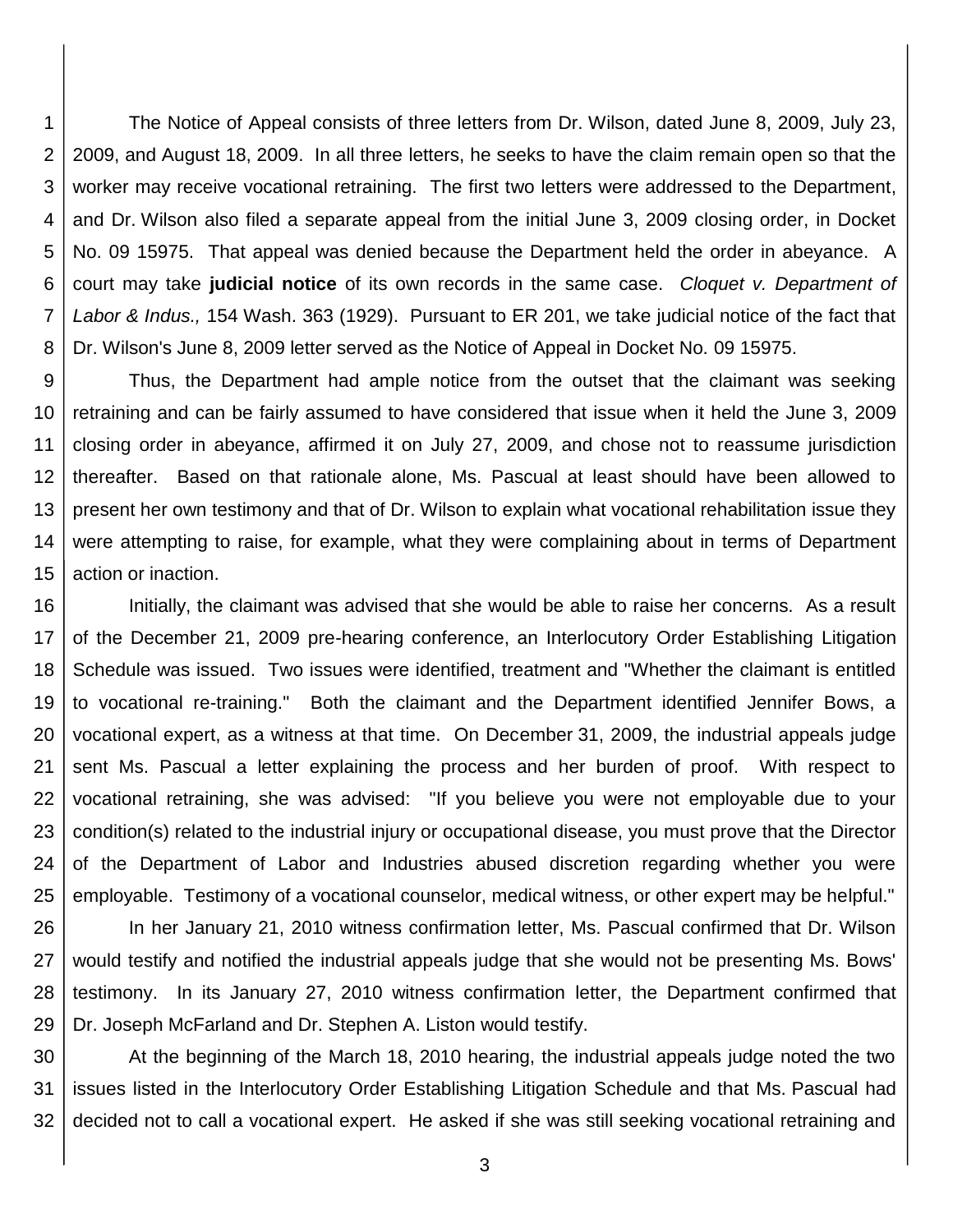1 2 3 4 5 6 7 8 she confirmed that she was. When he asked the Assistant Attorney General if she agreed with his statement of the issues, she said that, on further review, the Department believed that entitlement to vocational retraining was not within the Board's jurisdiction, because the appeal was from a closing order and "we don't have a process that went through VDRO or Vocational Dispute Resolution Office." 3/18/10 Tr. at 5. The industrial appeals judge did not ask the Assistant Attorney General and the claimant to elaborate regarding what, if anything, had happened procedurally regarding vocational services at the Department level, or to produce any documents from the claim file, to supplement the Jurisdictional History, which contains no information in that regard.

9 10 11 12 13 After referring to RCW 51.32.095, the industrial appeals judge concluded that: "Because the issue of vocational retraining has not been decided at the Department level, or at least is not shown to be so within this Appeal, the Board apparently has no jurisdiction to issue an Order regarding vocational retraining based on the Order under appeal of July 27, 2009, which affirms the Closing Order of June 3, 2009." 3/18/10 Tr. at 6.

14 15 16 17 18 19 20 21 22 23 Thereafter, in questioning the claimant, the industrial appeals judge asked no questions regarding what, if anything, had happened regarding vocational services at the Department level. When it came time for Dr. Wilson to testify, he was asked if Ms. Pascual's condition related to the March 5, 2008 industrial injury was fixed and stable. He responded that Ms. Pascual "wasn't given the chance for vocational rehabilitation." 3/18/10 Tr. at 46. The Assistant Attorney General objected, based on relevance, and that testimony was stricken. Dr. Wilson asked: "We can't bring up vocational rehabilitation? No." 3/18/10 Tr. at 49. That statement was stricken. After his testimony was concluded, and when he thought he was off the record, Dr. Wilson said: "Yeah, that was my main reason we filed a Reopening, was for vocational." 3/18/10 Tr. at 49-50. That comment was also stricken.

24 25 26 27 28 29 30 In summary, having first agreed that vocational retraining could be addressed in this appeal, the Department changed course on the day of hearing. It argued that the issue was not within the Board's jurisdiction, because the appeal was not from a decision made through the VDRO process. The industrial appeals judge agreed, and precluded the claimant from offering any evidence on this issue. When Dr. Wilson attempted to explain that he had sought to keep the claim open for the purpose of seeking retraining for Ms. Pascual, his limited testimony was stricken, and the issue was not explored through questions and answers in colloquy.

31 32 As explained above, the Notice of Appeal consists of correspondence from Dr. Wilson. Taken as an offer of proof, those letters indicate he would likely have testified that: He requested a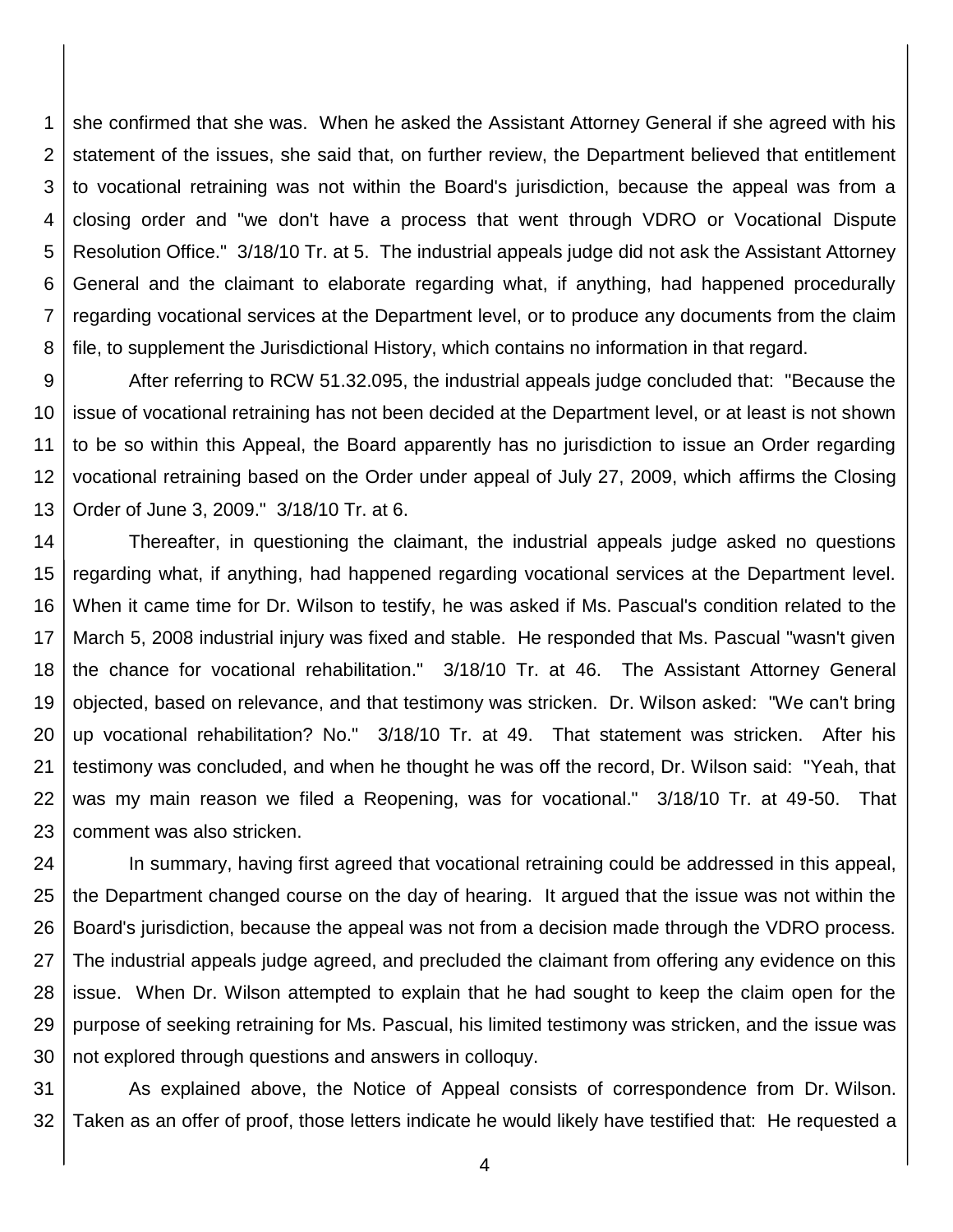1 2 3 4 5 vocational evaluation, and received no response; he was never made aware of the claimant working with a vocational counselor and did not review job descriptions or release her for work; the medical examiners released her, with no restrictions, and signed job descriptions stating she could perform the types of jobs she was performing that caused her initial injury; and, in his opinion, Ms. Pascual needed to be retrained for lighter work that would not exacerbate her condition.

6 7 8 9 10 11 12 13 14 15 16 17 The questions the Board may consider and decide are limited by the order from which the appeal was taken and the issues raised by the notice of appeal. *Lenk v. Department of Labor & Indus.*, 3 Wn. App. 977, 982 (1970). The determination of whether a worker is eligible for vocational services is a matter within the sole discretion of the supervisor of industrial insurance, with our review limited to whether there has been an abuse of discretion as to the determination or the process laid out in RCW 51.32.095 and WAC 296-19A. The Jurisdictional History reveals nothing regarding what action, if any, the Department took with respect to vocational services. We have reviewed the Department file under the authority of *In re Mildred Holzerland,* BIIA Dec., 15,729 (1965), to determine if the Department made a determination regarding Ms. Pascual's eligibility for vocational services, whether any dispute was filed with the VDRO, and whether a Director's decision was issued. See, WAC 296-19A-410 through WAC 296-19A-470. We have found no indication that any of those actions were taken at the Department level.

18 19 20 21 22 23 24 25 26 27 The Department file does show some indications of vocational activity, including an Ability to Work Progress Report, a Job Analysis for laundry laborer, and an Assessment Closing Report, fax received at the Department on May 19, 2009. We have not read the contents of those documents nor are we considering them in any way to resolve the merits of this appeal. However, the existence of those documents raises the question of whether a vocational expert has assessed the worker's employability or her eligibility for vocational services. If so, then the Department may have been required to: "(iv) Review the assessment report and determine whether the worker is eligible for vocational rehabilitation plan development services. and (v) Notify all parties of the eligibility determination in writing." WAC 296-19A-030(2)(iv) and (v). In addition, the claimant would have been entitled to dispute that determination pursuant to WAC 296-19A-410 through 296-19A-470.

28 29 30 31 32 Furthermore, if the vocational counselor failed to include Dr. Wilson in the process, as his letters suggest, the vocational process might be subject to challenge because he is listed as the attending provider on the July 27, 2009 Department order, and that status was confirmed by his testimony. The attending provider plays an important role under the vocational rehabilitation rules. See, e.g., WAC 296-19A-030(1). Under the medical aid rules, as well, the attending provider has a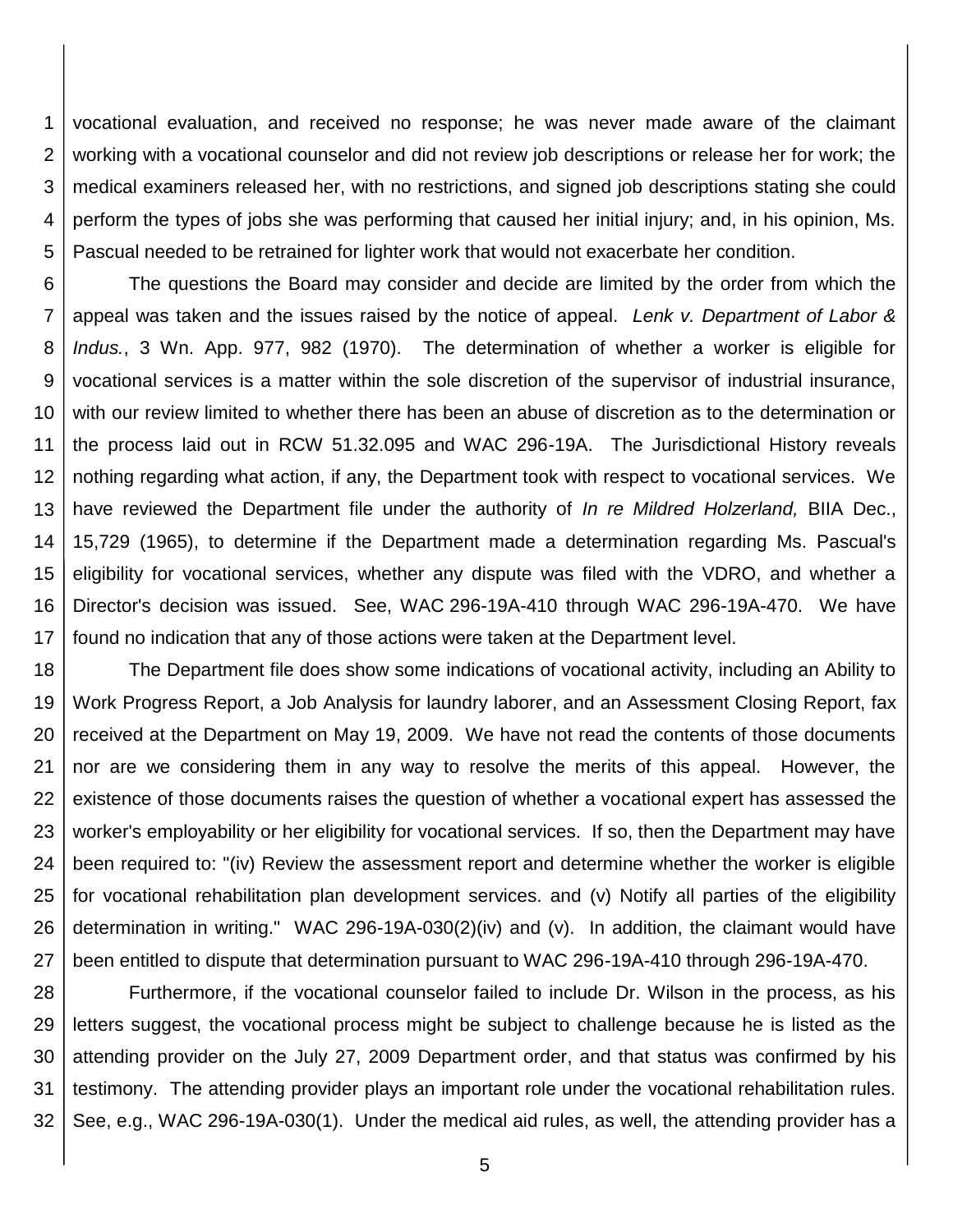1 2 3 4 role to play. If the worker has not returned to work, the provider is required to indicate in the 60-day report whether a vocational assessment will be necessary to evaluate a worker's ability to return to work and why. WAC 296-20-06101. The same requirement is set forth in the definitional section, WAC 296-20-01002, under "Attending provider report."

5 6 7 8 9 10 11 12 13 14 The evidentiary record does not contain the necessary information to make determinations regarding any of these matters, and the claimant was precluded from presenting such evidence through her own testimony or that of Dr. Wilson. As a general proposition, the July 27, 2009 closing order would be considered an adjudication of "the totality of the claimant's entitlement to all benefits of whatever form, as of the date of claim closure." *In re Randy Jundul*, BIIA Dec., 98 21118 (1999), at 3. Thus, in an appeal from a closing order, our scope of review could conceivably include a contention that the Department has failed to act or failed to follow the process set forth in RCW 51.32.095 or WAC 296-19A, with respect to vocational services. Just because the claimant has not appealed from a director's decision resulting from the VDRO process, that does not necessarily mean there are no issues with respect to vocational services cognizable in this appeal.

15 16 17 18 19 20 21 22 23 24 25 We also note that in his June 25, 2010 letter, Dr. Wilson raised the issue of whether the claimant is employable. That question is intertwined with the vocational issues. On remand, the claimant's vocational concerns may become moot. Further inquiry may reveal that she is arguing in the alternative, that is, she is either challenging the way the Department addressed the vocational aspect of the claim or she is contending that, without vocational services, she is not employable and is therefore entitled to time-loss compensation or permanent total disability benefits. If Ms. Pascual is seeking the latter, the industrial appeals judge will be called upon to determine whether she is employable or not. That is the same determination the Department would have to make in deciding whether Ms. Pascual is entitled to vocational services. There would therefore be no reason to remand the claim to the Department to make the same determination. *In re Peter Dodge*, Dckt. No. 90 4017 (January 2, 1992).

26 27 28 29 30 31 The May 13, 2010 Proposed Decision and Order is vacated. This order is not a final Decision and Order of the Board within the meaning of RCW 51.52.110. This appeal is remanded to the hearings process, pursuant to WAC 263-12-145(4), for further proceedings to determine what issues Ms. Pascual is raising regarding vocational services and employability, and to allow both parties to present evidence on those issues. Unless the matter is settled or dismissed, the industrial appeals judge will issue a new Proposed Decision and Order. The new order will contain

32